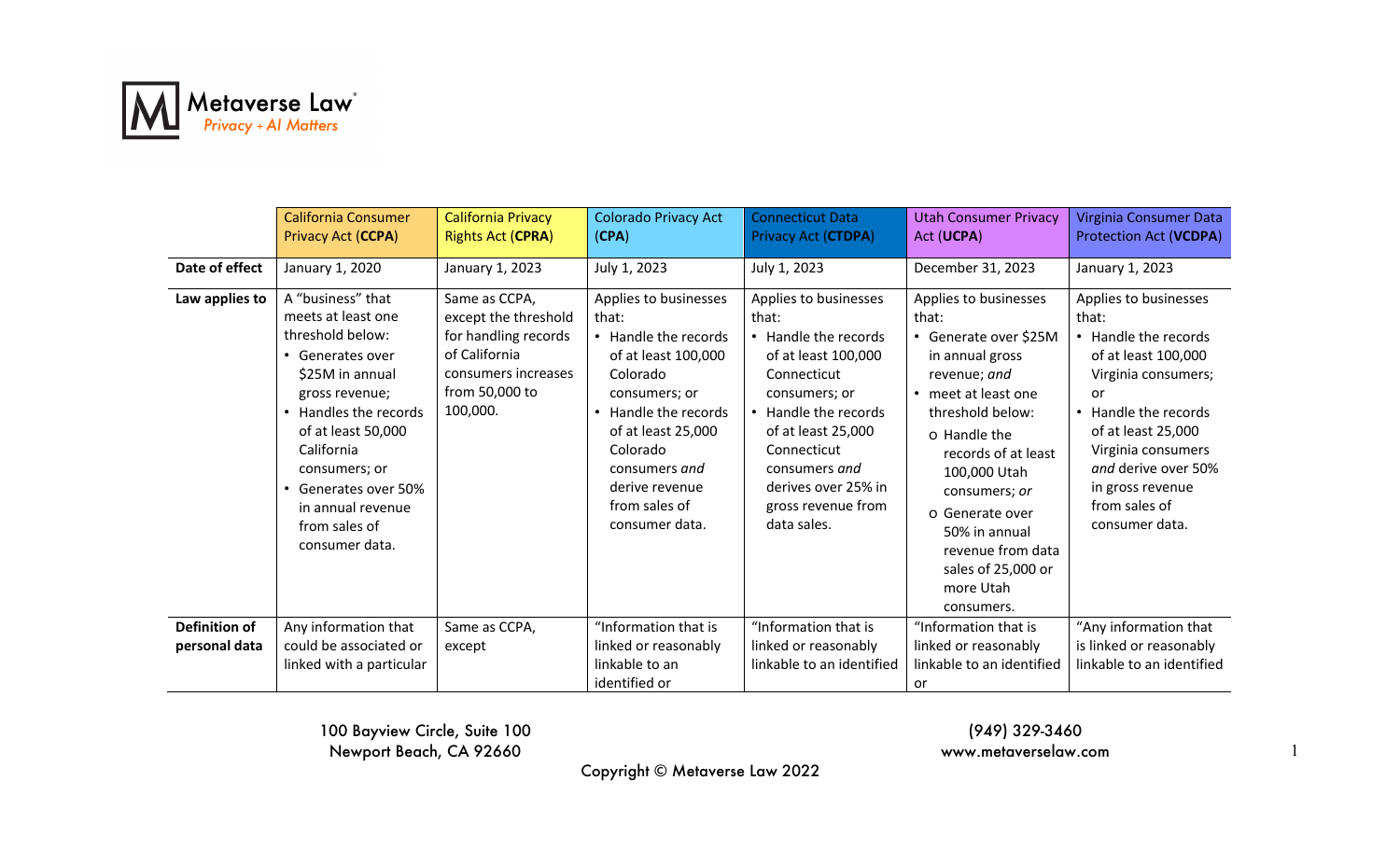

|                                                    | <b>California Consumer</b><br>Privacy Act (CCPA) | California Privacy<br><b>Rights Act (CPRA)</b>                                                                                                                            | <b>Colorado Privacy Act</b><br>(CPA)                                                                                                                                                                | <b>Connecticut Data</b><br>Privacy Act (CTDPA)                                                                                                                                                         | <b>Utah Consumer Privacy</b><br>Act (UCPA)                                                                                                                                                                   | Virginia Consumer Data<br>Protection Act (VCDPA)                                                                                                                                                           |
|----------------------------------------------------|--------------------------------------------------|---------------------------------------------------------------------------------------------------------------------------------------------------------------------------|-----------------------------------------------------------------------------------------------------------------------------------------------------------------------------------------------------|--------------------------------------------------------------------------------------------------------------------------------------------------------------------------------------------------------|--------------------------------------------------------------------------------------------------------------------------------------------------------------------------------------------------------------|------------------------------------------------------------------------------------------------------------------------------------------------------------------------------------------------------------|
|                                                    | consumer or<br>household.                        | that there is a<br>reasonableness<br>element:<br>Any information that<br>could be reasonably<br>associated or linked<br>with a particular<br>consumer or<br>household.    | identifiable<br>individual."<br>Does not include de-<br>identified data or<br>publicly available<br>information.<br>Excludes natural<br>persons acting in a<br>commercial or<br>employment context. | or identifiable<br>individual."<br>Does not include de-<br>identified data or<br>publicly available<br>information.<br>Excludes natural<br>persons acting in a<br>commercial or<br>employment context. | identifiable individual."<br>Does not include de-<br>identified data or<br>publicly available<br>information.<br>Excludes natural<br>persons acting in a<br>commercial or<br>employment context.             | or identifiable natural<br>person."<br>Does not include de-<br>identified data or<br>publicly available<br>information.<br>Excludes natural<br>persons acting in a<br>commercial or<br>employment context. |
| <b>Definition of</b><br>sensitive<br>personal data | Does not define<br>sensitive personal<br>data.   | Defines sensitive<br>personal data to<br>include:<br>• Social security<br>number;<br>Driver's license<br>number;<br>Account log-in,<br>debit, or credit<br>card number in | Defines sensitive<br>personal data to<br>include personal data<br>revealing:<br>• racial or ethnic<br>origin;<br>• religious beliefs;<br>a mental or physical<br>health condition or<br>diagnosis;  | Defines sensitive<br>personal data to<br>include personal data<br>revealing:<br>• racial or ethnic<br>origin;<br>• religious beliefs;<br>a mental or physical<br>health condition or<br>diagnosis;     | Defines sensitive<br>personal data to<br>include personal data<br>that reveals:<br>• racial or ethnic<br>origin;<br>• religious beliefs;<br>• sexual orientation;<br>• citizenship or<br>immigration status; | Defines sensitive<br>personal data to<br>include personal data<br>revealing:<br>• racial or ethnic<br>origin;<br>• religious beliefs;<br>• a mental or physical<br>health diagnosis;                       |

(949) 329-3460 www.metaverselaw.com

Copyright © Metaverse Law 2022

2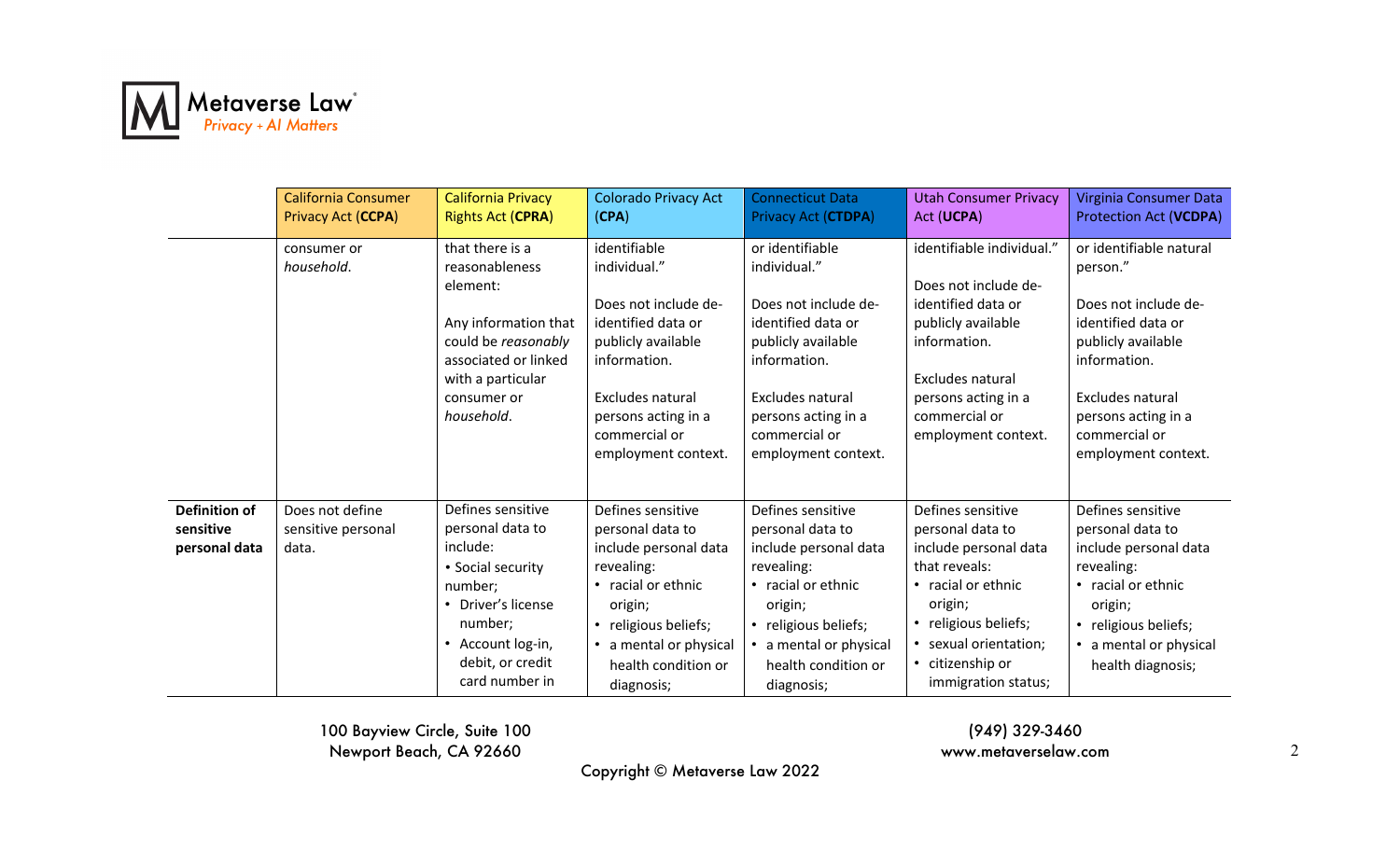

|                 | <b>California Consumer</b><br>Privacy Act (CCPA) | <b>California Privacy</b><br><b>Rights Act (CPRA)</b>                                                                                                                                                                                                                                                                   | <b>Colorado Privacy Act</b><br>(CPA)                                                                                                                                                                                                                                           | <b>Connecticut Data</b><br><b>Privacy Act (CTDPA)</b>                                                                                                                                                                                                                                                 | <b>Utah Consumer Privacy</b><br>Act (UCPA)                                                                                                                                                                                                                                                                                | Virginia Consumer Data<br><b>Protection Act (VCDPA)</b>                                                                                                                                                                                                     |
|-----------------|--------------------------------------------------|-------------------------------------------------------------------------------------------------------------------------------------------------------------------------------------------------------------------------------------------------------------------------------------------------------------------------|--------------------------------------------------------------------------------------------------------------------------------------------------------------------------------------------------------------------------------------------------------------------------------|-------------------------------------------------------------------------------------------------------------------------------------------------------------------------------------------------------------------------------------------------------------------------------------------------------|---------------------------------------------------------------------------------------------------------------------------------------------------------------------------------------------------------------------------------------------------------------------------------------------------------------------------|-------------------------------------------------------------------------------------------------------------------------------------------------------------------------------------------------------------------------------------------------------------|
|                 |                                                  | combination with<br>password or PIN;<br>Precise<br>geolocation;<br>Racial/ethnic<br>origins;<br>Religious or<br>philosophical<br>beliefs;<br>• Union<br>membership;<br>• Contents of e-<br>mails or texts to<br>others;<br>Genetic/biometric<br>data;<br>Health<br>information;<br>Sex life/sexual<br>orientation data. | • sex life or sexual<br>orientation;<br>citizenship or<br>$\bullet$<br>citizenship status;<br>• Genetic or<br>biometric data that<br>may be processed<br>for the purpose of<br>uniquely identifying<br>an individual; or,<br>Personal data from<br>$\bullet$<br>a known child. | • sex life or sexual<br>orientation;<br>citizenship or<br>$\bullet$<br>immigration status;<br>• Genetic or biometric<br>data that may be<br>processed for the<br>purpose of uniquely<br>identifying an<br>individual; or,<br>Personal data from a<br>known child; or,<br>Precise geolocation<br>data. | • medical history,<br>mental or physical<br>health condition, or<br>medical treatment or<br>diagnosis by a health<br>care professional;<br>• genetic personal<br>data or biometric<br>data, if the<br>processing is for the<br>purpose of<br>identifying a specific<br>individual; or,<br>• specific geolocation<br>data. | • sexual orientation;<br>or<br>• citizenship or<br>immigration status;<br>• Genetic or biometric<br>data for the purpose<br>of uniquely<br>identifying a natural<br>person;<br>• Personal data from a<br>known child; or,<br>• Precise geolocation<br>data. |
| <b>Consumer</b> | • Access                                         | Access                                                                                                                                                                                                                                                                                                                  | • Access                                                                                                                                                                                                                                                                       | • Access                                                                                                                                                                                                                                                                                              | • Access                                                                                                                                                                                                                                                                                                                  | • Access                                                                                                                                                                                                                                                    |
| rights          | • Deletion                                       | Deletion                                                                                                                                                                                                                                                                                                                | Correction                                                                                                                                                                                                                                                                     | Correction                                                                                                                                                                                                                                                                                            | • Deletion                                                                                                                                                                                                                                                                                                                | • Correction                                                                                                                                                                                                                                                |
|                 | • Non-Discrimination                             |                                                                                                                                                                                                                                                                                                                         | Deletion                                                                                                                                                                                                                                                                       | Deletion                                                                                                                                                                                                                                                                                              | • Portability                                                                                                                                                                                                                                                                                                             | • Deletion                                                                                                                                                                                                                                                  |

(949) 329-3460 www.metaverselaw.com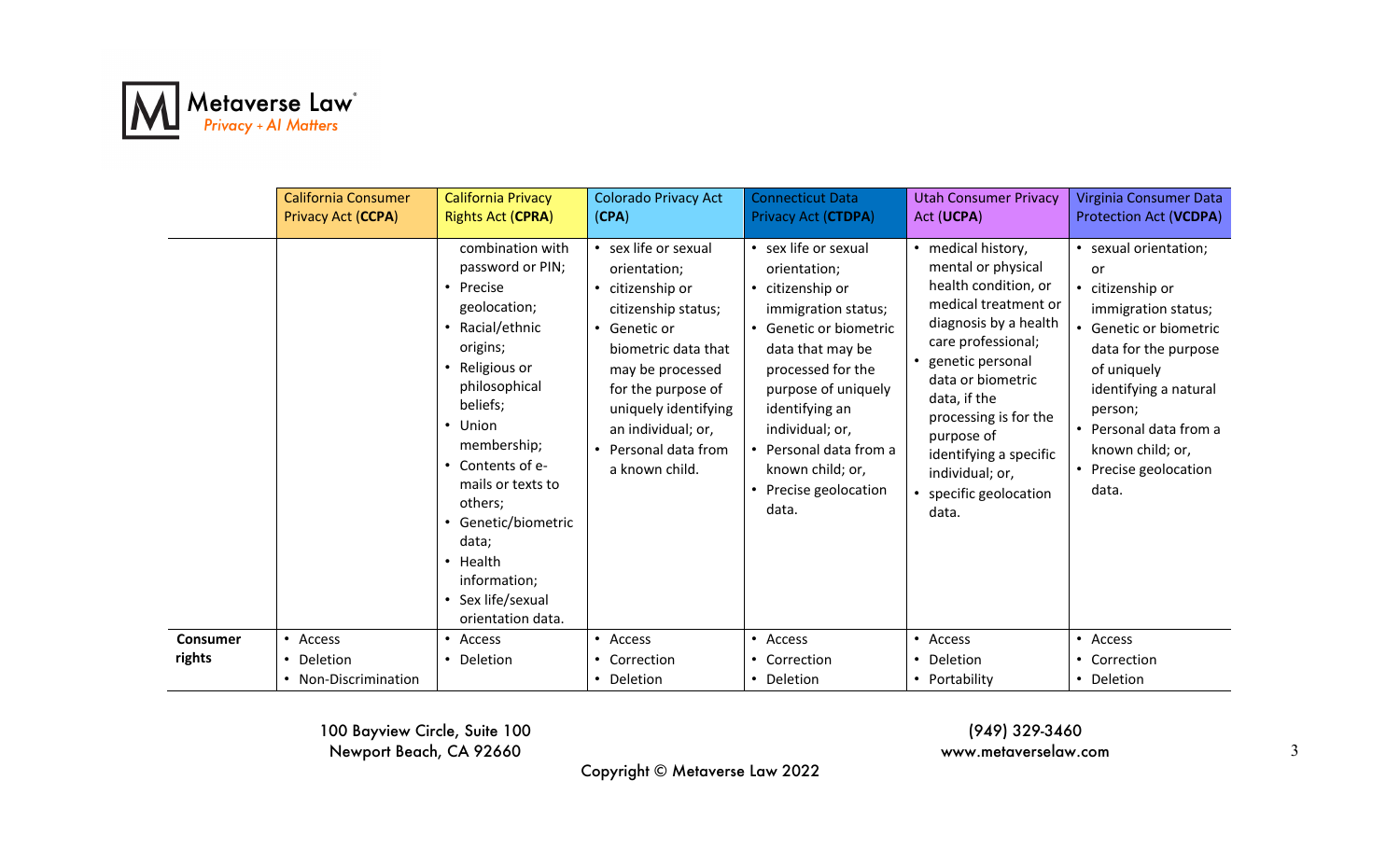

|                                                            | <b>California Consumer</b><br>Privacy Act (CCPA) | <b>California Privacy</b><br><b>Rights Act (CPRA)</b>                                                                                                             | <b>Colorado Privacy Act</b><br>(CPA)                                                                                                                                                                               | <b>Connecticut Data</b><br>Privacy Act (CTDPA)                                                                                                                                                                                        | <b>Utah Consumer Privacy</b><br>Act (UCPA)                               | Virginia Consumer Data<br>Protection Act (VCDPA)                                                                                                                                                                   |
|------------------------------------------------------------|--------------------------------------------------|-------------------------------------------------------------------------------------------------------------------------------------------------------------------|--------------------------------------------------------------------------------------------------------------------------------------------------------------------------------------------------------------------|---------------------------------------------------------------------------------------------------------------------------------------------------------------------------------------------------------------------------------------|--------------------------------------------------------------------------|--------------------------------------------------------------------------------------------------------------------------------------------------------------------------------------------------------------------|
|                                                            | • Opt-out of:<br>○ Sale of personal<br>data      | • Non-<br>Discrimination<br>Opt-out of:<br>○ Sale of personal<br>data<br>Correct personal<br>information<br>Limit the use of<br>sensitive personal<br>information | • Portability<br>Opt-out of:<br>$\bullet$<br>o Targeted<br>advertising<br>o Sale of<br>personal data<br>o Profiling in<br>furtherance of<br>decisions that<br>produce<br>legal/significa<br>nt effects<br>• Appeal | • Portability<br>Opt-out of:<br>$\bullet$<br>o Targeted<br>advertising<br>o Sale of personal<br>data<br>o Profiling in<br>furtherance of<br>solely automated<br>decisions that<br>produce<br>legal/significant<br>effects<br>• Appeal | • Opt-out of:<br>o Targeted<br>advertising<br>o Sale of personal<br>data | • Portability<br>• Opt-out of:<br>$\circ$ Targeted<br>advertising<br>○ Sale of personal<br>data<br>$\circ$ Profiling in<br>furtherance of<br>decisions that<br>produce<br>legal/significant<br>effects<br>• Appeal |
| <b>Data Privacy</b><br><b>Impact</b><br><b>Assessments</b> | No requirement to<br>conduct or document.        | No requirement to<br>conduct or<br>document.*<br>*Pending regulations.                                                                                            | Controllers must<br>conduct and<br>document data<br>protection<br>assessments for the<br>following activities:<br>• Targeted<br>advertising                                                                        | Controllers must<br>conduct and document<br>data protection<br>assessments for the<br>following activities:<br>• Targeted advertising<br>• Sale of personal data<br>• Profiling<br>• Sensitive data                                   | No requirement to<br>conduct or document.                                | Controllers must<br>conduct and document<br>data protection<br>assessments for the<br>following activities:<br>• Targeted advertising<br>• Sale of personal data<br>• Profiling<br>• Sensitive data                |

(949) 329-3460 www.metaverselaw.com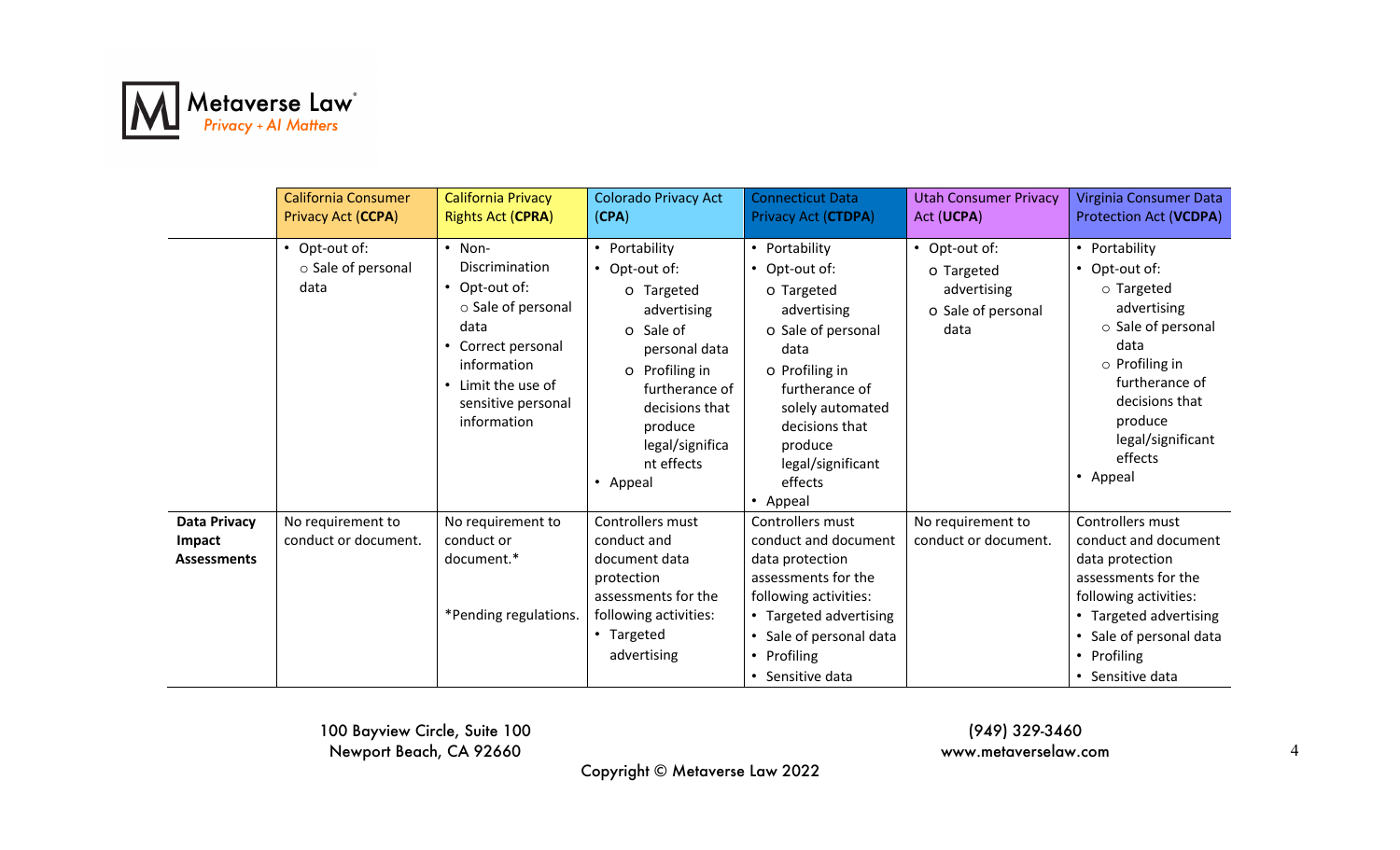

|                                        | California Consumer<br>Privacy Act (CCPA)           | <b>California Privacy</b><br><b>Rights Act (CPRA)</b>                                                                                                                                                                                | <b>Colorado Privacy Act</b><br>(CPA)                                                                                                                   | <b>Connecticut Data</b><br>Privacy Act (CTDPA)                                       | <b>Utah Consumer Privacy</b><br>Act (UCPA)    | Virginia Consumer Data<br>Protection Act (VCDPA)                                       |
|----------------------------------------|-----------------------------------------------------|--------------------------------------------------------------------------------------------------------------------------------------------------------------------------------------------------------------------------------------|--------------------------------------------------------------------------------------------------------------------------------------------------------|--------------------------------------------------------------------------------------|-----------------------------------------------|----------------------------------------------------------------------------------------|
|                                        |                                                     |                                                                                                                                                                                                                                      | Sale of personal<br>data<br>• Profiling<br>Sensitive data<br>• Catch-all: any data<br>that presents a<br>"heightened risk of<br>harm to<br>consumers." | Catch-all: any data that<br>presents a "heightened<br>risk of harm to<br>consumers." |                                               | • Catch-all: any data<br>that presents a<br>"heightened risk of<br>harm to consumers." |
| Data<br>Protection<br><b>Authority</b> | California Office of the<br><b>Attorney General</b> | \$10 million allocated<br>per year to the<br>California Privacy<br><b>Protection Agency</b><br>(CPPA).<br>Primary enforcement<br>and rulemaking<br>abilities shift from<br>the California<br><b>Attorney General to</b><br>the CPPA. | Colorado Office of the<br><b>Attorney General and</b><br><b>District Attorneys</b>                                                                     | Connecticut Office of<br>the Attorney General                                        | Utah Office of the<br><b>Attorney General</b> | Virginia Office of the<br><b>Attorney General</b>                                      |
| Cure<br><b>Provision</b>               | 30 days to cure upon<br>written notice of a         | Ability to cure<br>removed from CPRA.                                                                                                                                                                                                | [Until 1/1/2025:]                                                                                                                                      | [Until 12/31/2024:]                                                                  | 30 days to cure upon<br>written notice of a   | 30 days to cure upon<br>written notice of a                                            |

(949) 329-3460 www.metaverselaw.com